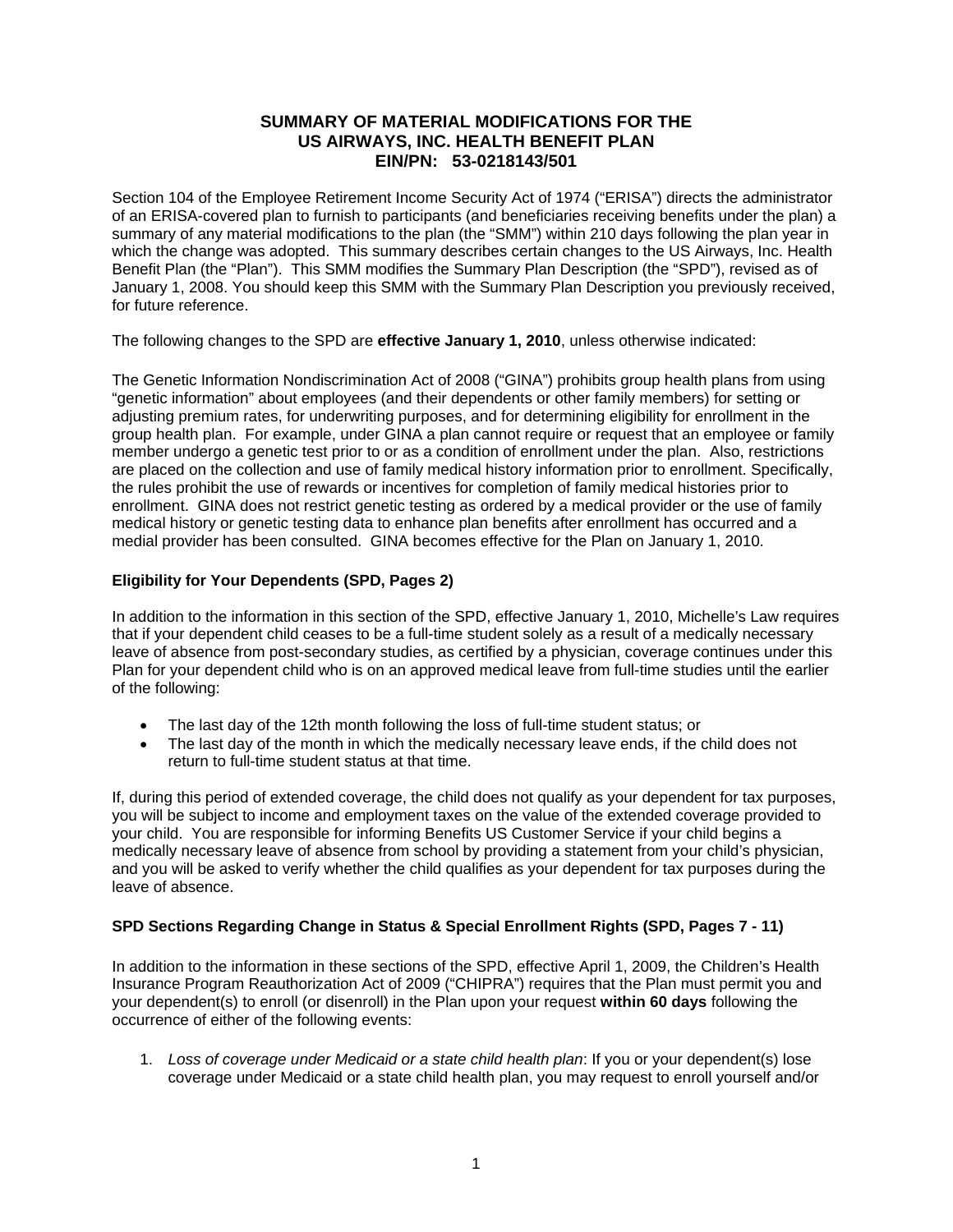your dependent(s) in the Plan not later than 60 days after the date coverage ends under Medicaid or the state child health plan.

2. *Gaining eligibility for coverage under Medicaid or a state child health plan*: If you and/or your dependent(s) become eligible for financial assistance (such as a premium subsidy) from Medicaid or a state child health plan, you may request to enroll yourself and/or your child(ren) under the Plan, provided that your request is made no later than 60 days after the date that Medicaid or the state child health plan determines that you and/ or your dependent(s) are eligible for such financial assistance. If you and/or dependent(s) are currently enrolled in the Plan, you have the option of terminating the enrollment of you and/or your child(ren) in the Plan and enroll in Medicaid or a state child health plan. Please note that, once you terminate your enrollment in the Plan, your children's enrollment will also be terminated.

Failure to notify us of your loss or gain of eligibility for coverage under Medicaid or a state children's health plan within 60 days will prevent you from enrolling in the Plan and/or making any changes to your coverage elections until the next open enrollment period.

# **SPD Sections Regarding Mental Health & Chemical Dependency Program Benefits (SPD, Pages 41 - 49)**

The Mental Health Parity Act of 2008 requires that, effective January 1, 2010, the financial requirements and treatment limitations applicable to mental health and substance-use-disorder benefits be no more restrictive than the requirements and limitations that apply to health benefits based on physical injury or illness. Therefore, effective January 1, 2010, the lifetime and annual dollar limits, deductibles, copayments and out-of- pocket expenses are generally the same for mental/substance use benefits as those for physical injury or illness benefits. These changes apply to in-network and out-of network coverage.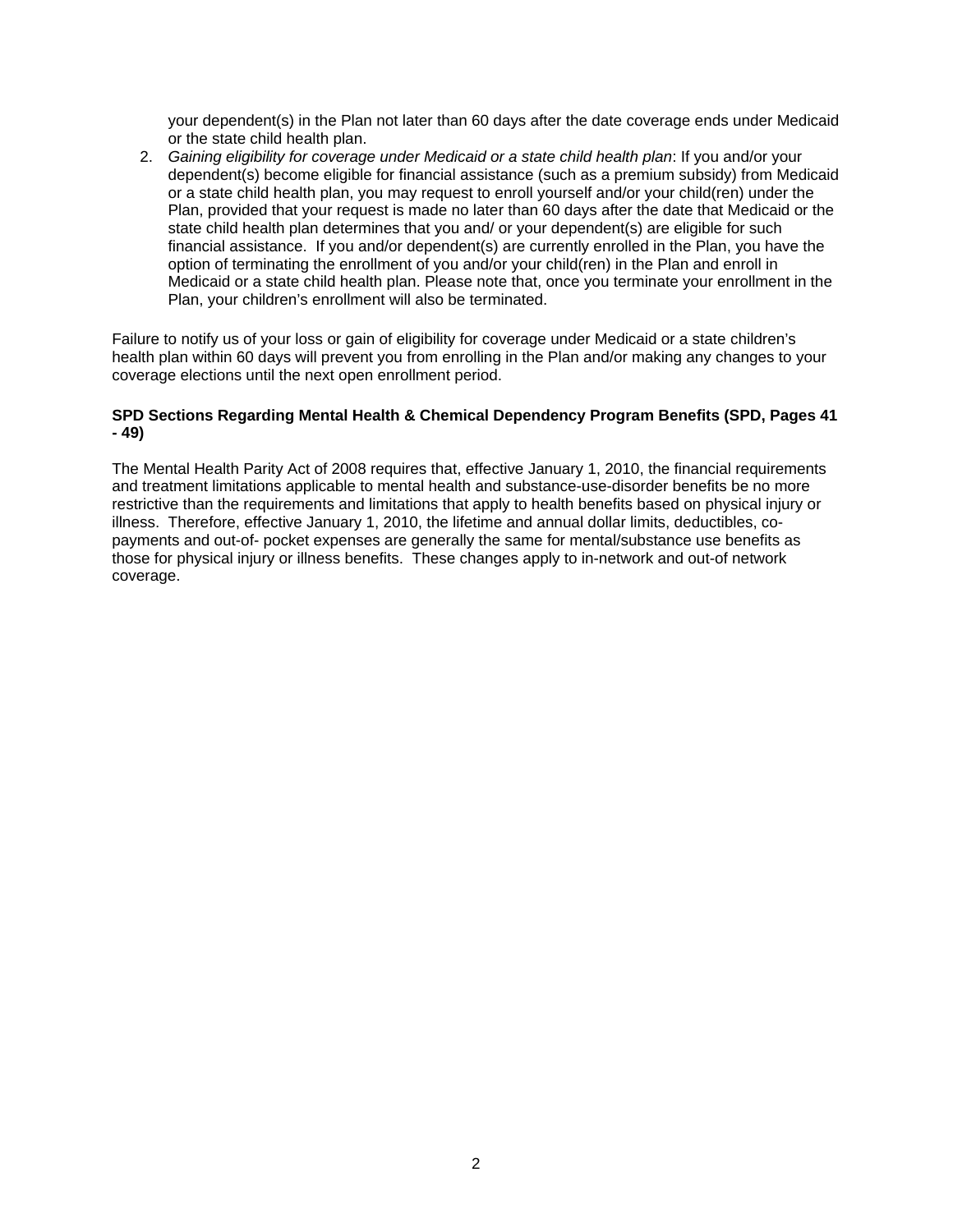# **Schedule of Mental Health and Chemical Dependency Benefits (SPD, Page 43)**

If you are enrolled in the PPO Plan for medical coverage, your mental health and chemical dependency benefits are summarized in the table below:

| <b>Mental Health and</b>                                              |                                                                                                       |                                                                                                 |                                                                                                      |                                                                                                          |                                                                                                       |                                                                                                          |
|-----------------------------------------------------------------------|-------------------------------------------------------------------------------------------------------|-------------------------------------------------------------------------------------------------|------------------------------------------------------------------------------------------------------|----------------------------------------------------------------------------------------------------------|-------------------------------------------------------------------------------------------------------|----------------------------------------------------------------------------------------------------------|
| <b>Chemical Dependency</b><br><b>Benefits</b>                         | <b>PPO 80/60</b>                                                                                      |                                                                                                 | <b>PPO 90/70</b>                                                                                     |                                                                                                          | PPO 100/80                                                                                            |                                                                                                          |
|                                                                       | <b>In-Network</b>                                                                                     | <b>Out-of-Network</b>                                                                           | <b>In-Network</b>                                                                                    | Out-of-<br><b>Network</b>                                                                                | <b>In-Network</b>                                                                                     | Out-of-<br><b>Network</b>                                                                                |
| <b>Annual Deductible</b><br>(1 person/2 or more people)               | \$450/\$900                                                                                           | \$900/\$1,800                                                                                   | \$225/\$450                                                                                          | \$450/\$900                                                                                              | \$225/\$450                                                                                           | \$450/\$900                                                                                              |
| <b>Annual Out-of-Pocket</b><br>Maximum (1 person/2 or<br>more people) | \$3,000/\$6,000                                                                                       | \$6,000/\$12,000                                                                                | \$1,500/\$3,000                                                                                      | \$3,000/\$6,000                                                                                          | Not applicable                                                                                        | \$3,000/\$6,000                                                                                          |
| Lifetime Maximum                                                      | Unlimited                                                                                             | \$1,000,000 per<br>person for PPO<br>80/60, 90/70, 100/80<br>combined                           | Unlimited                                                                                            | \$1,000,000 per<br>person for PPO<br>80/60, 90/70,<br>100/80<br>combined                                 | Unlimited                                                                                             | \$1,000,000 per<br>person for<br>PPO 80/60.<br>90/70, 100/80<br>combined                                 |
| <b>Inpatient Care</b>                                                 | The Plan pays<br>80% of<br>discounted in-<br>network fees,<br>after separate<br>annual<br>deductible. | The Plan pays 60%<br>of R&C charges, after<br>separate annual<br>deductible                     | The Plan pays<br>90% of<br>discounted in-<br>network fees,<br>after separate<br>annual<br>deductible | The Plan pays<br>70% of R&C<br>charges, after<br>separate<br>annual<br>deductible                        | The Plan pays<br>100% of<br>discounted in-<br>network fees,<br>after separate<br>annual<br>deductible | The Plan pays<br>80% of R&C<br>charges, after<br>separate<br>annual<br>deductible                        |
| <b>Outpatient Care</b>                                                | \$25 co-pay<br>No visit<br>maximum                                                                    | The Plan pays 60%<br>of R&C charges, after<br>separate annual<br>deductible<br>No visit maximum | \$25 co-pay<br>No visit<br>maximum                                                                   | The Plan pays<br>70% of R&C<br>charges, after<br>separate<br>annual<br>deductible<br>No visit<br>maximum | \$25 co-pay<br>No visit<br>maximum                                                                    | The Plan pays<br>80% of R&C<br>charges, after<br>separate<br>annual<br>deductible<br>No visit<br>maximum |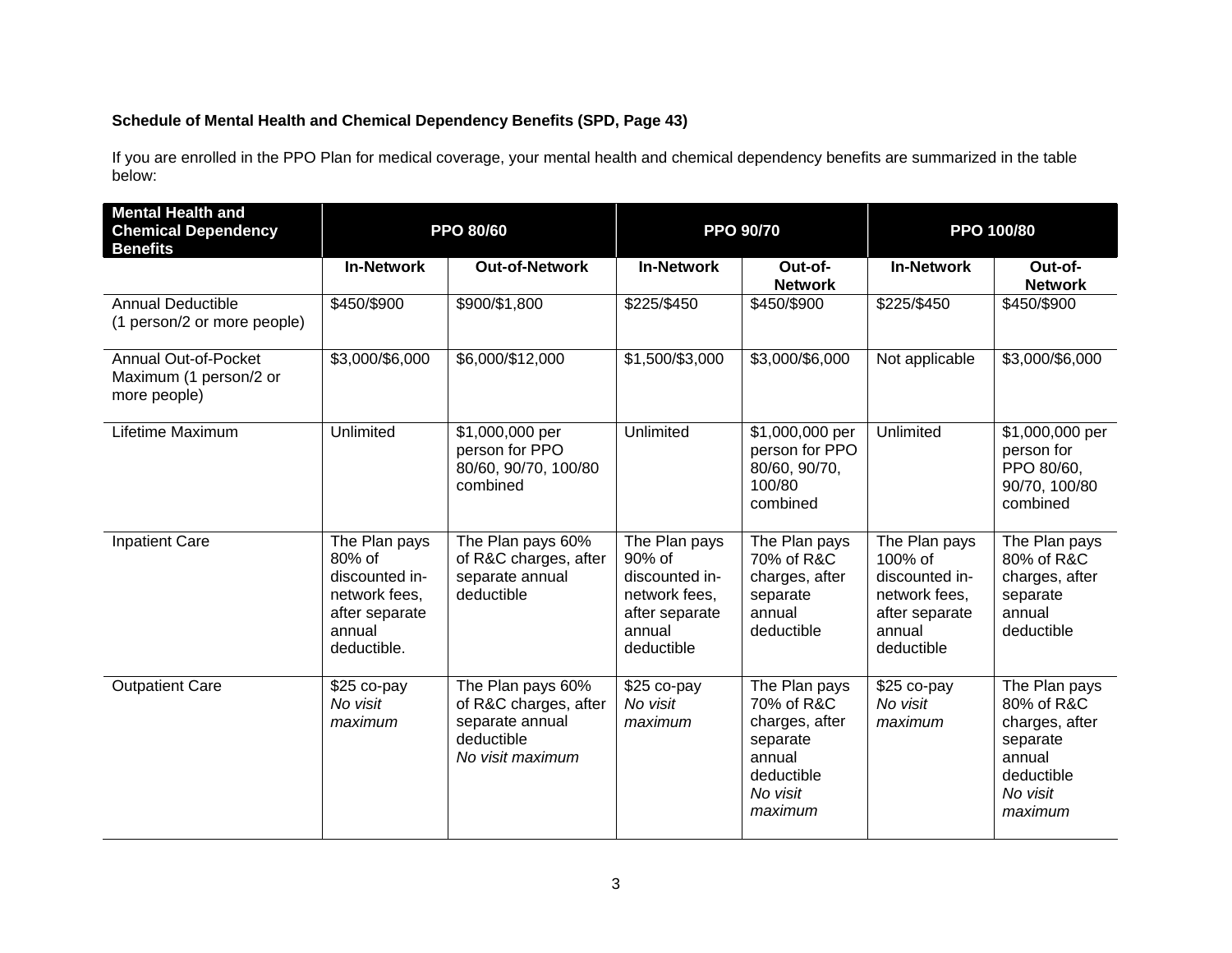# **Schedule of Mental Health and Chemical Dependency Benefits (SPD, Page 43)**

If you are enrolled in the Out-of-Area Programs, your mental health and chemical dependency benefits are summarized in the table below:

| <b>Mental Health and Chemical</b><br><b>Dependency Benefits</b> | <b>OOA 80</b>                                                                                                      | <b>OOA 90</b>                                                                                                  | <b>OOA 100</b>                                                                                                  |
|-----------------------------------------------------------------|--------------------------------------------------------------------------------------------------------------------|----------------------------------------------------------------------------------------------------------------|-----------------------------------------------------------------------------------------------------------------|
| <b>Annual Deductible</b>                                        | \$450/\$900                                                                                                        | \$225/\$450                                                                                                    | \$225/\$450                                                                                                     |
| (1 person/2 or more people)                                     |                                                                                                                    |                                                                                                                |                                                                                                                 |
| Annual Out-of-Pocket<br>Maximum (1 person/2 or more<br>people)  | \$3,000/\$6,000                                                                                                    | \$1,500/\$3,000                                                                                                | Not applicable                                                                                                  |
| Lifetime Maximum                                                | Unlimited                                                                                                          | Unlimited                                                                                                      | Unlimited                                                                                                       |
| <b>Inpatient Care</b>                                           | The Plan pays 80% of discounted<br>Medicare Allowable Amount after<br>separate annual deductible<br>No day maximum | The Plan pays 90% of the<br>Medicare Allowable Amount, after<br>separate annual deductible<br>No day maximum   | The Plan pays 100% of the<br>Medicare Allowable Amount, after<br>separate annual deductible<br>No day maximum   |
| <b>Outpatient Care</b>                                          | The Plan pays 80% of the Medicare<br>Allowable Amount, after separate<br>annual deductible<br>No visit maximum     | The Plan pays 90% of the<br>Medicare Allowable Amount, after<br>separate annual deductible<br>No visit maximum | The Plan pays 100% of the<br>Medicare Allowable Amount, after<br>separate annual deductible<br>No visit maximum |